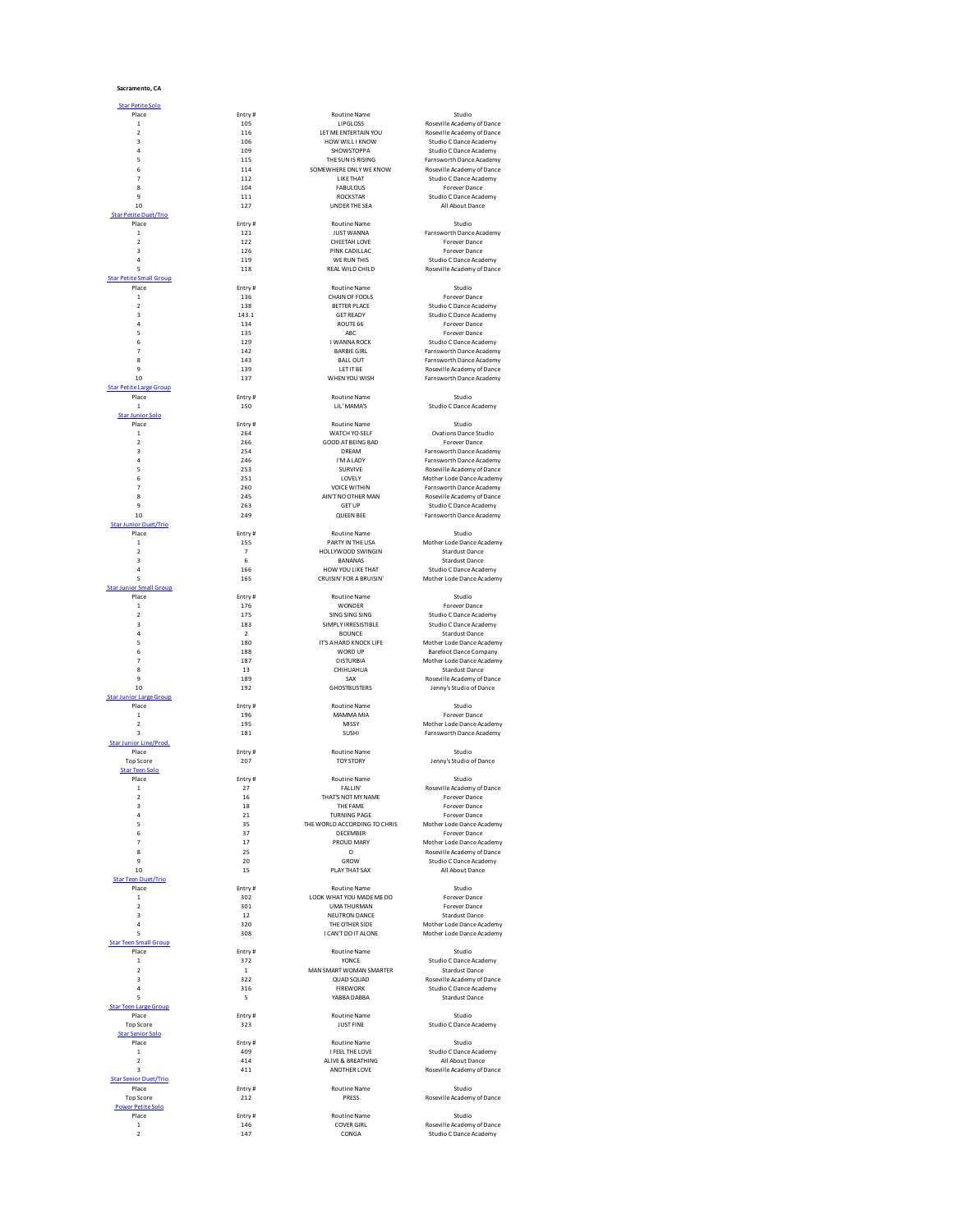

| $\overline{\mathbf{3}}$<br>ite Small Group   | 107           | DANCE                                                | Forever Dance                                        |
|----------------------------------------------|---------------|------------------------------------------------------|------------------------------------------------------|
| Place                                        | Entry#        | Routine Name                                         | Studio                                               |
| <sup>1</sup><br>etite Duet/Trio              | 140           | GET THIS PARTY STARTED                               | Roseville Academy of Dance                           |
| Place<br>p Score                             | Entry#<br>153 | Routine Name<br>ICY                                  | Studio<br>Studio C Dance Academy                     |
| ior Small Group<br>Place                     |               |                                                      |                                                      |
| <sup>1</sup>                                 | Entry#<br>235 | Routine Name<br>AIN'T YOUR MAMA                      | Studio<br>Studio C Dance Academy                     |
| $\overline{2}$<br>$\overline{\mathbf{3}}$    | 185<br>179    | GOTHAM<br>BUILD IT UP                                | Forever Dance<br>Forever Dance                       |
| $\overline{4}$                               | 178           | FIX YOU                                              | Studio C Dance Academy                               |
| 5<br><b>Junior Solo</b>                      | 177           | OCEANS                                               | All About Dance                                      |
| Place<br><sup>1</sup>                        | Entry#<br>288 | Routine Name<br>THE HUNTRESS                         | Studio<br>Farnsworth Dance Academy                   |
| $\overline{2}$                               | 282           | START ME UP                                          | Forever Dance                                        |
| $\overline{\mathbf{3}}$<br>$\overline{a}$    | 267<br>283    | YOU CAN'T STOP THE GIRL<br><b>WINGS</b>              | Jenny's Studio of Dance<br>Forever Dance             |
| 5                                            | 279           | <b>DIAMONDS</b>                                      | All About Dance                                      |
| 6<br>$\overline{7}$                          | 287<br>274    | DO SOMETHING<br>SWEET THING                          | Roseville Academy of Dance<br>Studio C Dance Academy |
| 8<br>9                                       | 270<br>281    | WERK IT<br>FABULOUS                                  | Studio C Dance Academy<br>Studio C Dance Academy     |
| 10                                           | 277           | MAKE IT LOOK EASY                                    | Studio C Dance Academy                               |
| nior Duet/Trio<br>Place                      | Entry#        | Routine Name                                         | Studio                                               |
| <sup>1</sup><br>$\overline{\phantom{a}}$     | 168<br>162    | RUNAWAY BABY<br><b>BEAT</b>                          | Forever Dance                                        |
| $\overline{\mathbf{3}}$                      | 158           | SOMETHING NEW                                        | Forever Dance<br>Studio C Dance Academy              |
| $\overline{4}$<br>5                          | 160<br>164    | SLAY<br>FEELS SO GOOD                                | Studio C Dance Academy<br>Studio C Dance Academy     |
| ior Large Group                              |               |                                                      |                                                      |
| Place<br><sup>1</sup>                        | Entry#<br>198 | Routine Name<br>RINGLEADERS                          | Studio<br>Forever Dance                              |
| $\overline{2}$                               | 206           | BATTLE OF THE BANDS<br><b>GOOD MORNING BALTIMORE</b> | Studio C Dance Academy                               |
| $\overline{\mathbf{3}}$<br>r Line/Production | 241           |                                                      | Forever Dance                                        |
| Place<br><sup>1</sup>                        | Entry#<br>174 | Routine Name<br>DREAM GIRLS                          | Studio<br>Forever Dance                              |
| r Teen Solo<br>Place                         | Entry#        | Routine Name                                         | Studio                                               |
| $\mathbf{1}$<br>$\overline{2}$               | 71<br>67      | BETWEEN TWO LUNGS<br><b>GHOST</b>                    | Forever Dance<br>Studio C Dance Academy              |
| 3                                            | 62            | HANGING BY A THREAD                                  | All About Dance                                      |
| 4<br>5                                       | 78<br>56      | MUDDY WATERS<br>LASTING LOVER                        | Forever Dance<br>Studio C Dance Academy              |
| 6                                            | 48            | HAVING A GOOD TIME                                   | Forever Dance                                        |
| $\overline{7}$<br>8                          | 51<br>34      | THE CHAIN<br>IT'S ME. CHARITY                        | Jenny's Studio of Dance<br>Forever Dance             |
| 9<br>10                                      | 64<br>69      | EVACUATE THE DANCE FLOOR<br><b>SOLAR POWER</b>       | Studio C Dance Academy<br>Forever Dance              |
| 11                                           | 38            | <b>WRECKING BALL</b>                                 | All About Dance                                      |
| 12<br>13                                     | 86<br>50      | BABY DON'T CRY<br>TROUBLE                            | Forever Dance<br>Jacque's Dance Expressions          |
| 14                                           | 59            | JUST LIKE HEAVEN                                     | Forever Dance                                        |
| 15<br>een Duet/Trio                          | 75            | BRAND NEW YOU                                        | Forever Dance                                        |
| Place                                        | Entry#<br>335 | Routine Name<br>ANYTHING YOU CAN DO                  | Studio<br>All About Dance                            |
| $\mathbf{1}$<br>$\overline{2}$               | 334           | ME AGAINST THE MUSIC                                 | Jacque's Dance Expressions                           |
| $\overline{\mathbf{3}}$<br>$\overline{4}$    | 333<br>324    | CHASING THE SUN<br>WE'RE FABULOUS                    | Forever Dance<br>Forever Dance                       |
| 5                                            | 327           | I WON'T LET YOU DOWN                                 | Studio C Dance Academy                               |
| 6<br>$\overline{7}$                          | 326<br>321    | <b>I FOLLOW</b><br>HOLD ME WHILE YOU WAIT            | Studio C Dance Academy<br>Studio C Dance Academy     |
| 8                                            | 330           | CONTROLS                                             | Studio C Dance Academy                               |
| q<br>10                                      | 222<br>329    | $\mathbf{x}$<br><b>BETTER DAYS</b>                   | All About Dance<br>Jacque's Dance Expressions        |
| en Small Group<br>Place                      | Fntry#        | <b>Routine Name</b>                                  | Studio                                               |
| $\overline{1}$                               | 350           | COMING UP                                            | Forever Dance                                        |
| $\overline{2}$<br>3                          | 339<br>310    | <b>SIZE</b><br><b>IT'S BUBBLE TIME</b>               | Studio C Dance Academy<br>Studio C Dance Academy     |
| 4<br>5                                       | 348           | HURRICANE                                            | Studio C Dance Academy                               |
| 6                                            | 343<br>353    | MUDDY WATERS<br>WILLKOMMEN                           | Jenny's Studio of Dance<br>All About Dance           |
| $\overline{7}$<br>8                          | 312<br>341    | <b>GET BUSY</b><br>AIN'T NOTHING WRONG WITH THAT     | Jacque's Dance Expressions<br>Studio C Dance Academy |
| 9                                            | 355           | <b>EYE OF THE STORM</b>                              | Forever Dance                                        |
| 10<br>en Large Group                         | 344           | <b>IMMABE</b>                                        | All About Dance                                      |
| Place<br>$\mathbf 1$                         | Entry#<br>362 | <b>Routine Name</b><br>BEETLEJUICE                   | Studio<br>Forever Dance                              |
| $\overline{\mathbf{2}}$                      | 337           | RHYTHM IS GONNA GET YOU                              | Forever Dance                                        |
| 3<br><b>Line/Production</b>                  | 363           | HAPPY TOGETHER                                       | Farnsworth Dance Academy                             |
| Place<br>1                                   | Entry#<br>345 | <b>Routine Name</b><br><b>GLADIATOR</b>              | Studio<br>Forever Dance                              |
| <b>Senior Solo</b>                           |               | <b>Routine Name</b>                                  |                                                      |
| Place<br>$\mathbf{1}$                        | Entry#<br>442 | AREA 51                                              | Studio<br>Forever Dance                              |
| $\overline{2}$<br>3                          | 434<br>442.1  | EVERMORE<br>SHAPE OF YOU                             | Forever Dance<br><b>Fascinating Rhythm</b>           |
| 4                                            | 435           | PRESS                                                | Studio C Dance Academy                               |
| 5<br>6                                       | 433<br>421    | HIDE AND SEEK<br><b>DRY BONES</b>                    | All About Dance<br>All About Dance                   |
| $\overline{7}$                               | 431           | UNDER THE SAME SUN                                   | Forever Dance                                        |
| 8<br>9                                       | 419<br>441    | <b>FOREVER YOUNG</b><br>BARRACUDA                    | Forever Dance<br>Forever Dance                       |
| 10<br>nior Duet/Trio                         | 439           | I WANT YOU                                           | Forever Dance                                        |
| Place                                        | Entry#        | Routine Name                                         | Studio                                               |
| $\mathbf 1$<br>$\overline{\mathbf{2}}$       | 223<br>219    | IN THE HEIGHTS<br>THE OTHER SIDE                     | Forever Dance<br>Studio C Dance Academy              |
| 3                                            | 220           | I WON'T                                              | Studio C Dance Academy                               |
| 4<br>5                                       | 240<br>216    | TRASHIN' THE CAMP<br>3                               | <b>Fascinating Rhythm</b><br>Studio C Dance Academy  |
| 6<br>$\overline{7}$                          | 213<br>214    | <b>QUEEN B</b><br>1.2 STEP                           | Studio C Dance Academy<br>Studio C Dance Academy     |
| 8                                            | 233           | PEOPLE HELP THE PEOPLE                               | <b>Fascinating Rhythm</b>                            |
| 9                                            | 211           | BEDROOM HYMNS                                        | Forever Dance                                        |

| <b>Petite Duet/Trio</b>  |        |                               |                               |
|--------------------------|--------|-------------------------------|-------------------------------|
| Place                    | Entry# | <b>Routine Name</b>           | Studio                        |
| Top Score                | 153    | <b>ICY</b>                    | <b>Studio C Dance Academy</b> |
|                          |        |                               |                               |
| nior Small Group         |        |                               |                               |
| Place                    | Entry# | <b>Routine Name</b>           | Studio                        |
| $\overline{1}$           | 235    | AIN'T YOUR MAMA               | Studio C Dance Academy        |
| $\overline{2}$           | 185    | GOTHAM                        | Forever Dance                 |
| $\overline{3}$           | 179    | <b>BUILD IT UP</b>            | Forever Dance                 |
|                          |        |                               |                               |
| $\overline{a}$           | 178    | FIX YOU                       | <b>Studio C Dance Academy</b> |
| 5                        | 177    | OCEANS                        | All About Dance               |
| er Junior Solo           |        |                               |                               |
| Place                    | Entry# | Routine Name                  | Studio                        |
|                          |        |                               |                               |
| $\overline{1}$           | 288    | THE HUNTRESS.                 | Farnsworth Dance Academy      |
| $\overline{2}$           | 282    | START ME UP                   | Forever Dance                 |
| $\overline{\mathbf{z}}$  | 267    | YOU CAN'T STOP THE GIRL       | Jenny's Studio of Dance       |
| $\overline{4}$           | 283    | WINGS                         | Forever Dance                 |
| 5                        |        |                               |                               |
|                          | 279    | <b>DIAMONDS</b>               | All About Dance               |
| 6                        | 287    | DO SOMETHING                  | Roseville Academy of Dance    |
| $\overline{7}$           | 274    | SWEET THING                   | Studio C Dance Academy        |
| $\mathbf{R}$             | 270    | WFRK IT                       | Studio C Dance Academy        |
| 9                        | 281    | FABULOUS                      |                               |
|                          |        |                               | Studio C Dance Academy        |
| 10                       | 277    | MAKE IT LOOK EASY             | Studio C Dance Academy        |
| lunior Duet/Trio         |        |                               |                               |
| Place                    | Entry# | Routine Name                  | Studio                        |
|                          |        |                               |                               |
| $\overline{1}$           | 168    | RUNAWAY BABY                  | Forever Dance                 |
| $\overline{2}$           | 162    | <b>BEAT</b>                   | Forever Dance                 |
| $\overline{3}$           | 158    | SOMETHING NEW                 | Studio C Dance Academy        |
| $\overline{4}$           | 160    | SLAY                          | Studio C Dance Academy        |
| 5                        | 164    | FEELS SO GOOD                 | <b>Studio C Dance Academy</b> |
|                          |        |                               |                               |
| nior Large Group         |        |                               |                               |
| Place                    | Entry# | <b>Routine Name</b>           | Studio                        |
| $\overline{1}$           | 198    | <b>RINGI FADERS</b>           | Forever Dance                 |
| $\overline{2}$           | 206    | BATTLE OF THE BANDS           | Studio C Dance Academy        |
|                          |        |                               |                               |
| $\overline{\mathbf{3}}$  | 241    | <b>GOOD MORNING BALTIMORE</b> | Forever Dance                 |
| ior Line/Production      |        |                               |                               |
| Place                    | Entry# | <b>Routine Name</b>           | Studio                        |
| $\overline{1}$           | 174    | <b>DREAM GIRLS</b>            | Forever Dance                 |
| ver Teen Solo            |        |                               |                               |
|                          |        |                               |                               |
| Place                    | Entry# | Routine Name                  | Studio                        |
| $\mathbf{1}$             | 71     | BETWEEN TWO LUNGS             | <b>Enrever Dance</b>          |
| $\overline{2}$           | 67     | <b>GHOST</b>                  | Studio C Dance Academy        |
| $\overline{\mathbf{3}}$  | 62     | HANGING BY A THREAD           | All About Dance               |
|                          | 78     |                               |                               |
| $\ddot{4}$               |        | MUDDY WATERS                  | Forever Dance                 |
| 5                        | 56     | LASTING LOVER                 | Studio C Dance Academy        |
| 6                        | 48     | HAVING A GOOD TIME            | Forever Dance                 |
| $\overline{7}$           | 51     | THE CHAIN                     | Jenny's Studio of Dance       |
| $\mathbf{g}$             | 34     | IT'S ME. CHARITY              | Forever Dance                 |
|                          |        |                               |                               |
| $\ddot{q}$               | 64     | EVACUATE THE DANCE FLOOR      | Studio C Dance Academy        |
| 10                       | 69     | SOLAR POWER                   | Forever Dance                 |
| 11                       | 38     | <b>WRECKING BALL</b>          | All About Dance               |
| 12                       | 86     | BABY DON'T CRY                | Forever Dance                 |
|                          | 50     | TROUBLE                       |                               |
| 13                       |        |                               | Jacque's Dance Expressions    |
| 14                       | 59     | JUST LIKE HEAVEN              | Forever Dance                 |
| 15                       | 75     | BRAND NEW YOU                 | Forever Dance                 |
| <b>Teen Duet/Trio</b>    |        |                               |                               |
| Place                    | Entry# | Routine Name                  | Studio                        |
|                          |        |                               |                               |
| $\overline{1}$           | 335    | ANYTHING YOU CAN DO           | All About Dance               |
| $\overline{2}$           | 334    | ME AGAINST THE MUSIC          | Jacque's Dance Expressions    |
| $\overline{3}$           | 333    | CHASING THE SUN               | Forever Dance                 |
| $\overline{4}$           | 324    | WE'RE FABULOUS                | Forever Dance                 |
|                          |        |                               |                               |
| $\overline{5}$           | 327    | I WON'T LET YOU DOWN          | Studio C Dance Academy        |
| 6                        | 326    | <b>LEOLLOW</b>                | Studio C Dance Academy        |
| $\overline{7}$           | 321    | HOLD ME WHILE YOU WAIT        | <b>Studio C Dance Academy</b> |
| $\mathbf{R}$             | 330    | CONTROLS                      | Studio C Dance Academy        |
| $\ddot{q}$               | 222    | $\mathbf{x}$                  | All About Dance               |
|                          |        |                               |                               |
| 10                       | 329    | <b>BETTER DAYS</b>            | Jacque's Dance Expressions    |
| een Small Group          |        |                               |                               |
| Place                    | Entry# | Routine Name                  | Studio                        |
| $\overline{1}$           | 350    | COMING UP                     | Forever Dance                 |
| $\overline{\phantom{a}}$ | 339    | SI <sub>7</sub> F             | Studio C Dance Academy        |
|                          |        |                               |                               |
| $\overline{\mathbf{z}}$  | 310    | IT'S BUBBLE TIME              | Studio C Dance Academy        |
| $\overline{4}$           | 348    | HURRICANE                     | Studio C Dance Academy        |
| 5                        | 343    | MUDDY WATERS                  | Jenny's Studio of Dance       |
| 6                        | 353    | WILLKOMMEN                    | All About Dance               |
|                          |        |                               |                               |
| $\overline{7}$           | 312    | <b>GET BUSY</b>               | Jacque's Dance Expressions    |
| $\mathbf{R}$             | 341    | AIN'T NOTHING WRONG WITH THAT | Studio C Dance Academy        |
| $\ddot{q}$               | 355    | EYE OF THE STORM              | Forever Dance                 |
| 10                       | 344    | <b>IMMABE</b>                 | All About Dance               |
| Feen Large Group         |        |                               |                               |
|                          |        |                               |                               |
| Place                    | Entry# | Routine Name                  | Studio                        |
| $\overline{1}$           | 362    | BEETLEJUICE                   | Forever Dance                 |
| $\overline{2}$           | 337    | RHYTHM IS GONNA GET YOU       | Forever Dance                 |
| $\overline{\mathbf{3}}$  | 363    | HAPPY TOGETHER                | Farnsworth Dance Academy      |
| n Line/Broduction        |        |                               |                               |

# 3 442.1 SHAPE OF YOU Fascinating Rhythm 4 435 PRESS Studio C Dance Academy 5 433 HIDE AND SEEK All About Dance

1 223 IN THE HEIGHTS Forever Dance<br>2 219 THE OTHER SIDE Studio C Dance Academy<br>3 220 220 I WON'T Studio C Dance Academy 4 240 TRASHIN' THE CAMP Fascinating Rhythm 5 216 3 Studio C Dance Academy 6 213 QUEEN B Studio C Dance Academy 7 214 1,2 STEP Studio C Dance Academy 8 233 PEOPLE HELP THE PEOPLE Fascinating Rhythm 9 211 2011 BEDROOM HYMNS Forever Dance 10 210 AMERICANO Roseville Academy of Dance

entry # Routine Name Name Studio

| i                | Rosevi         |
|------------------|----------------|
|                  | Studi<br>Studi |
|                  | Studi          |
|                  | Studi          |
|                  |                |
|                  |                |
|                  |                |
|                  | Studi<br>Studi |
|                  | Studi          |
|                  |                |
|                  |                |
| IDS              | Studi          |
| <b>IMORE</b>     |                |
|                  |                |
|                  |                |
|                  |                |
| ٧GS              | Studi          |
| EAD              | ŀ              |
| 5                |                |
| l<br>ME          | Studi          |
|                  | Jenn           |
| <b>FLOOR</b>     | Studi          |
|                  |                |
|                  | ŀ              |
|                  | Jacque         |
| J                |                |
|                  |                |
| I DO             | f              |
| USIC             | Jacque         |
| N                |                |
| s                |                |
| )WN              | Studi          |
| MAIT             | Studi<br>Studi |
|                  | Studi          |
|                  | f              |
|                  | Jacque         |
|                  |                |
|                  | Studi          |
| E                | Studi          |
|                  | Studi          |
| 5                | Jenn           |
|                  | f<br>Jacque    |
| VITH THAT        | Studi          |
| M                |                |
|                  | f              |
|                  |                |
| <b>YOU</b><br>ET |                |
| R                | Farns          |
|                  |                |
|                  |                |
|                  |                |
|                  |                |
|                  | Fas            |
|                  | Studi          |
|                  |                |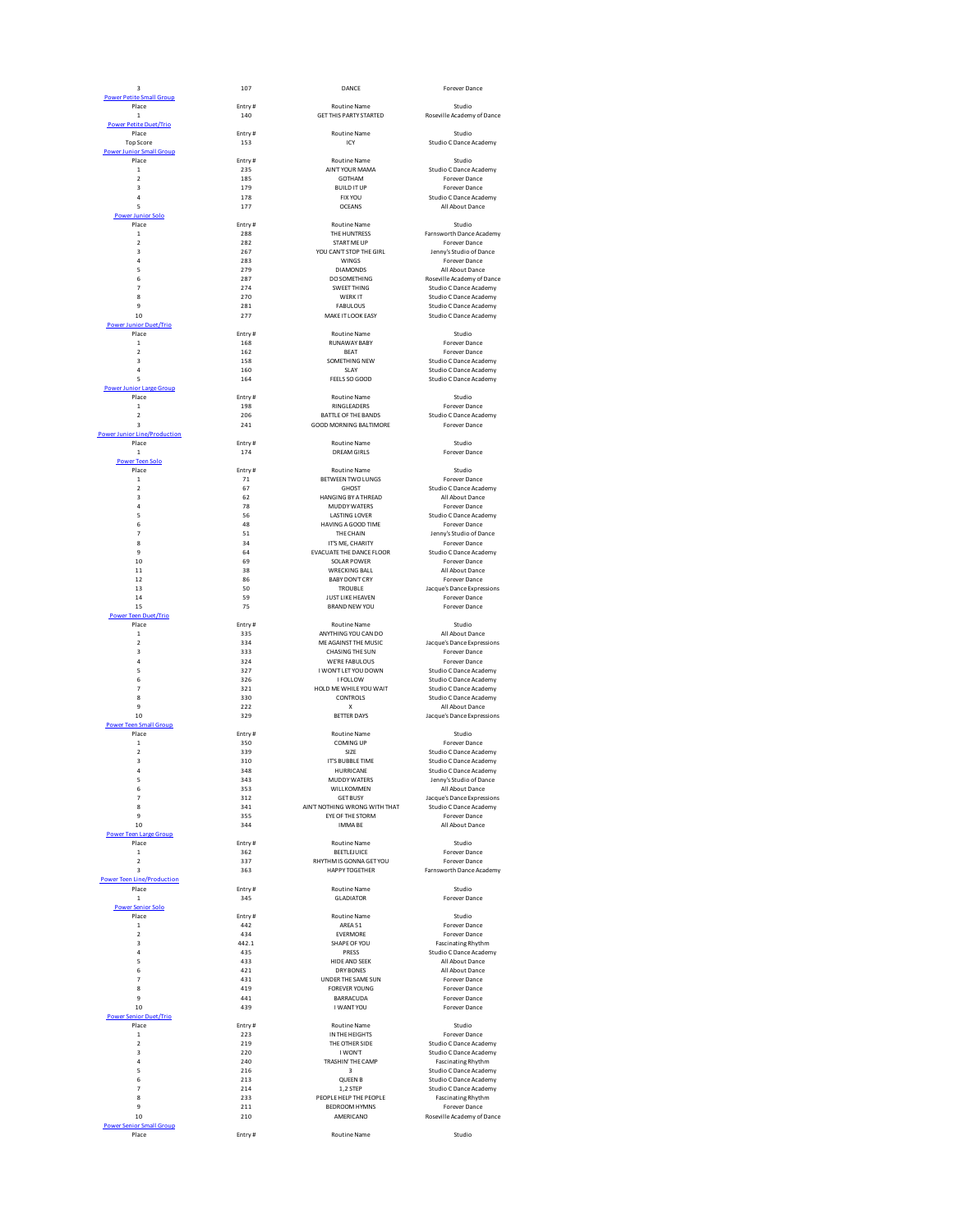

| $\mathbf{1}$<br>$\overline{2}$                            | 318<br>387    | <b>BI ACK WIDOW</b><br>BREAK MY HEART AGAIN         | All About Dance<br>Studio C Dance Academy                |
|-----------------------------------------------------------|---------------|-----------------------------------------------------|----------------------------------------------------------|
| $\overline{\mathbf{3}}$                                   | 381           | KEEPING YOUR HEAD UP                                | Forever Dance                                            |
| $\overline{a}$<br>5                                       | 391<br>377    | <b>RUN</b>                                          | All About Dance                                          |
| <b>Power Senior Large Group</b>                           |               | <b>RICH GIRLS</b>                                   | Studio C Dance Academy                                   |
| Place                                                     | Entry#        | <b>Routine Name</b>                                 | Studio                                                   |
| $\mathbf{1}$<br>$\overline{\mathbf{2}}$                   | 393<br>398    | READY, SET, GO!<br><b>BOHEMIAN RHAPSODY</b>         | Studio C Dance Academy<br>Studio C Dance Academy         |
| $\overline{\mathbf{3}}$                                   | 403           | DEVIL WENT DOWN TO GEORGIA                          | <b>Studio C Dance Academy</b>                            |
| <b>Power Senior Line/Production</b>                       |               |                                                     |                                                          |
| Place<br><b>Top Score</b>                                 | Entry#<br>408 | <b>Routine Name</b><br><b>ICONS</b>                 | Studio<br>Studio C Dance Academy                         |
| <b>Energy Petite Duet/Trio</b>                            |               |                                                     |                                                          |
| Place                                                     | Entry#        | <b>Routine Name</b>                                 | Studio                                                   |
| <b>Top Score</b><br><b>Energy Junior Solo</b>             | 152           | ROTTEN TO THE CORE                                  | Forever Dance                                            |
| Place                                                     | Entry#        | <b>Routine Name</b>                                 | Studio                                                   |
| $\mathbf 1$<br>$\overline{2}$                             | 294<br>298    | ABOUT THAT WALK<br>NEVER ENOUGH                     | <b>Forever Dance</b><br>All About Dance                  |
| <b>Energy Junior Duet/Trio</b>                            |               |                                                     |                                                          |
| Place                                                     | Entry#        | <b>Routine Name</b>                                 | Studio                                                   |
| $\mathbf{1}$<br><b>Energy Junior Small Group</b>          | 149           | <b>DREAMS</b>                                       | Forever Dance                                            |
| Place                                                     | Entry#        | <b>Routine Name</b>                                 | Studio                                                   |
| $\overline{1}$                                            | 191           | WAVING THROUGH A WINDOW                             | Forever Dance                                            |
| <b>Energy Junior Large Group</b><br>Place                 | Entry#        | <b>Routine Name</b>                                 | Studio                                                   |
| <b>Top Score</b>                                          | 234           | ROXIE                                               | <b>Forever Dance</b>                                     |
| <b>Energy Teen Solo</b><br>Place                          | Entry#        | <b>Routine Name</b>                                 | Studio                                                   |
| $\mathbf{1}$                                              | 83            | <b>SWEET DREAMS</b>                                 | <b>Forever Dance</b>                                     |
| $\overline{2}$                                            | 100           | IT'S ALWAYS BEEN YOU                                | All About Dance                                          |
| 3<br>$\overline{a}$                                       | 80<br>89      | ISN'T SHE LOVELY<br><b>TURNING TABLES</b>           | Elevate Dance Center<br>Jacque's Dance Expressions       |
| 5                                                         | 84            | <b>FASHION</b>                                      | Forever Dance                                            |
| 6                                                         | 97            | WHERE IT HAPPENS                                    | Forever Dance                                            |
| $\overline{7}$<br>8                                       | 99<br>96      | ARCTIC<br>Y <sub>2</sub> K                          | <b>Forever Dance</b><br>Farnsworth Dance Academy         |
| 9                                                         | 101           | ANYTHING GOES                                       | Synthesis Dance Company                                  |
| 10                                                        | 98            | THIS LITTLE CREATURE                                | <b>Forever Dance</b>                                     |
| <b>Energy Teen Duet/Trio</b><br>Place                     | Entry#        | <b>Routine Name</b>                                 | Studio                                                   |
| $\mathbf{1}$                                              | 367           | <b>MAPS</b>                                         | Elevate Dance Center                                     |
| $\overline{\phantom{a}}$                                  | 368           | <b>ICON</b>                                         | Forever Dance                                            |
| $\overline{\mathbf{3}}$<br><b>Energy Teen Small Group</b> | 371           | <b>YOUTH</b>                                        | All About Dance                                          |
| Place                                                     | Entry#        | <b>Routine Name</b>                                 | Studio                                                   |
| $\mathbf{1}$                                              | 317           | WARRIORS                                            | Forever Dance                                            |
| $\overline{2}$<br><b>Energy Teen Large Group</b>          | 306           | <b>REMAINS OF ME</b>                                | <b>Forever Dance</b>                                     |
| Place                                                     | Entry#        | <b>Routine Name</b>                                 | Studio                                                   |
| $\mathbf 1$                                               | 375           | WILD WEST                                           | Forever Dance                                            |
| $\mathbf 2$<br>$\overline{\mathbf{3}}$                    | 319<br>364    | <b>BELOVED STORIES</b><br><b>GFT BUCK</b>           | Jacque's Dance Expressions<br>Jacque's Dance Expressions |
| <b>Energy Teen Line/Production</b>                        |               |                                                     |                                                          |
| Place                                                     | Entry#        | <b>Routine Name</b>                                 | Studio                                                   |
| <b>Top Score</b><br><b>Energy Senior Solo</b>             | 299           | CURTAINS: A BROADWAY WHO-DUN-IT                     | Forever Dance                                            |
| Place                                                     | Entry#        | Routine Name                                        | Studio                                                   |
| $\mathbf{1}$                                              | 455           | FEELS LIKE I'M DROWNING                             | Studio C Dance Academy                                   |
| $\overline{\mathbf{2}}$<br>3                              | 480<br>494    | SKYFALL<br>IN THE MOMENT                            | <b>Forever Dance</b><br>Forever Dance                    |
| $\overline{a}$                                            | 485           | <b>FALSE CONFIDENCE</b>                             | Forever Dance                                            |
| 5<br>6                                                    | 447<br>459    | <b>ALL I ASK</b><br>SATURN                          | Elevate Dance Center                                     |
| $\overline{7}$                                            | 462           | <b>BELIEVE</b>                                      | Jacque's Dance Expressions<br>Jacque's Dance Expressions |
| 8                                                         | 491           | <b>RUN</b>                                          | Forever Dance                                            |
| 9<br>10                                                   | 454<br>451    | FEELING GOOD<br><b>KEEP ON DANCIN'</b>              | Studio C Dance Academy                                   |
| 11                                                        | 448           | ERASE                                               | Forever Dance<br><b>Forever Dance</b>                    |
| 12                                                        | 458           | HARD ACT TO FOLLOW                                  | <b>Studio C Dance Academy</b>                            |
| 13<br>14                                                  | 463<br>449    | WRITE IT DOWN<br>PUT IT ON ME                       | Studio C Dance Academy<br>Studio C Dance Academy         |
| 15                                                        | 493           | IN YOUR ARMS                                        | <b>Enrever Dance</b>                                     |
| or Duet/Trin<br><b>Energy S</b>                           |               |                                                     |                                                          |
| Place<br>$\mathbf{1}$                                     | Entry#<br>243 | <b>Routine Name</b><br>SOMEBODY THAT I USED TO KNOW | Studio<br>Forever Dance                                  |
| $\overline{\mathbf{2}}$                                   | 226           | <b>BURLESQUE</b>                                    | Studio C Dance Academy                                   |
| $\overline{\mathbf{3}}$                                   | 201           | <b>FOOTPRINTS</b><br>SO FAR                         | Studio C Dance Academy                                   |
| $\ddot{a}$<br>5                                           | 200<br>199    | MON DIFU                                            | Studio C Dance Academy<br>Forever Dance                  |
| 6                                                         | 242           | TOP NOTCH                                           | Forever Dance                                            |
| $\overline{7}$<br>$\mathbf{R}$                            | 229<br>217    | <b>INTERFERENCE</b><br><b>FATTHEM APPLES</b>        | Jacque's Dance Expressions                               |
| 9                                                         | 228           | STEEL                                               | Forever Dance<br>Forever Dance                           |
| 10                                                        | 224           | WRFCKFD                                             | <b>Barefoot Dance Company</b>                            |
| <b>Energy Senior Small Group</b><br>Place                 | Entry#        | <b>Routine Name</b>                                 | Studio                                                   |
| $\mathbf 1$                                               | 390           | CALIFORNIA DREAMING                                 | Forever Dance                                            |
| $\overline{2}$                                            | 378           | SATISFIED                                           | Forever Dance                                            |
| 3<br>4                                                    | 384<br>379    | REMIX<br>HOW IS IT EASIER                           | Forever Dance<br>Studio C Dance Academy                  |
| 5                                                         | 406           | LAY IT ON ME                                        | Forever Dance                                            |
| 6                                                         | 385           | MATERIAL GIRLS                                      | Studio C Dance Academy                                   |
| $\overline{7}$<br>$\mathbf{R}$                            | 395<br>401    | <b>BEAU SOIR</b><br><b>ATTENTION</b>                | Jacque's Dance Expressions<br>Jacque's Dance Expressions |
| 9                                                         | 389           | NEW ATTITUDE                                        | Jacque's Dance Expressions                               |
| 10                                                        | 402           | TRAIN, TRAIN                                        | Farnsworth Dance Academy                                 |
| <b>Energy Senior Large Group</b>                          |               |                                                     |                                                          |
| Place                                                     | Entry#        | Routine Name                                        | Studio                                                   |
| $\mathbf{1}$                                              | 397           | <b>BIG SPENDER</b>                                  | Forever Dance                                            |
| $\overline{\phantom{a}}$<br>$\overline{\mathbf{3}}$       | 394<br>400    | FEEL GOOD. INC.<br>RUNWAY                           | <b>Forever Dance</b><br>Forever Dance                    |
| <b>Industry Dance Awards Best Jazz</b>                    |               |                                                     |                                                          |
| Place<br>$\mathbf{1}$                                     | Entry#        | <b>Routine Name</b><br>WARRIORS                     | Studio                                                   |
| <b>Industry Dance Awards Best</b>                         | 317           |                                                     | Forever Dance                                            |
| Lyrical/Modern/Contemporary                               |               |                                                     |                                                          |
| $\mathbf{1}$<br><b>Industry Dance Awards Best Musical</b> | 390           | CALIFORNIA DREAMING                                 | <b>Forever Dance</b>                                     |
| Theater/Novelty/Character                                 |               |                                                     |                                                          |
| $\mathbf{1}$                                              | 299           | CURTAINS: A BROADWAY WHO-DUN-IT                     | Forever Dance                                            |
| <b>Industry Dance Awards Best Hip Hop</b><br>$\mathbf 1$  | 400           | RUNWAY                                              | Forever Dance                                            |
|                                                           |               |                                                     |                                                          |

| Studio                                         |
|------------------------------------------------|
| <b>Forever Dance</b>                           |
| Studio                                         |
| Forever Dance                                  |
| All About Dance                                |
|                                                |
| Studio                                         |
| <b>Forever Dance</b>                           |
|                                                |
| Studio                                         |
| <b>Forever Dance</b>                           |
| Studio                                         |
| Forever Dance                                  |
|                                                |
| Studio                                         |
| Forever Dance                                  |
| All About Dance                                |
| Elevate Dance Center                           |
| Jacque's Dance Expressio                       |
| Forever Dance                                  |
| Forever Dance                                  |
| Forever Dance                                  |
| Farnsworth Dance Acader                        |
| Synthesis Dance Compar                         |
| Forever Dance                                  |
| Studio                                         |
| Elevate Dance Center                           |
| Forever Dance                                  |
| All About Dance                                |
|                                                |
| Studio                                         |
| Forever Dance                                  |
| Forever Dance                                  |
|                                                |
|                                                |
| Studio                                         |
| Forever Dance                                  |
| Jacque's Dance Expressio                       |
| Jacque's Dance Expressio                       |
| Studio                                         |
| Forever Dance                                  |
|                                                |
| Studio                                         |
| Studio C Dance Academ                          |
| Forever Dance                                  |
| Forever Dance                                  |
| Forever Dance                                  |
| Elevate Dance Center                           |
| Jacque's Dance Expressio                       |
| Jacque's Dance Expressio                       |
| Forever Dance<br>Studio C Dance Academ         |
| Forever Dance                                  |
| Forever Dance                                  |
| Studio C Dance Academ                          |
| Studio C Dance Academ                          |
| Studio C Dance Academ                          |
| Forever Dance                                  |
|                                                |
| Studio                                         |
| Forever Dance                                  |
| Studio C Dance Academ                          |
| Studio C Dance Academ<br>Studio C Dance Academ |
| Forever Dance                                  |
| Forever Dance                                  |
| Jacque's Dance Expressio                       |
| Forever Dance                                  |
| Forever Dance<br><b>Barefoot Dance Compar</b>  |

| Jacque's Dance Expressions |  |  |  |
|----------------------------|--|--|--|
| Jacque's Dance Expressions |  |  |  |
| Jacque's Dance Expressions |  |  |  |
| Farnsworth Dance Academy   |  |  |  |
|                            |  |  |  |
|                            |  |  |  |
| Studio                     |  |  |  |
|                            |  |  |  |
| <b>Forever Dance</b>       |  |  |  |
| <b>Forever Dance</b>       |  |  |  |
| <b>Forever Dance</b>       |  |  |  |
|                            |  |  |  |
| Studio                     |  |  |  |
| <b>Enrever Dance</b>       |  |  |  |
|                            |  |  |  |
|                            |  |  |  |
| <b>Forever Dance</b>       |  |  |  |
|                            |  |  |  |

| <b>Forever Dance</b>    |
|-------------------------|
| udio C Dance Academy    |
| <b>Forever Dance</b>    |
| <b>Forever Dance</b>    |
| udio C Dance Academy    |
| udio C Dance Academy    |
| udio C Dance Academy    |
| <b>Forever Dance</b>    |
|                         |
| Studio                  |
| <b>Forever Dance</b>    |
| udio C Dance Academy    |
| udio C Dance Academy    |
| udio C Dance Academy    |
| <b>Forever Dance</b>    |
| <b>Forever Dance</b>    |
| que's Dance Expressions |
| <b>Forever Dance</b>    |
| <b>Forever Dance</b>    |
| refoot Dance Company    |
|                         |
|                         |